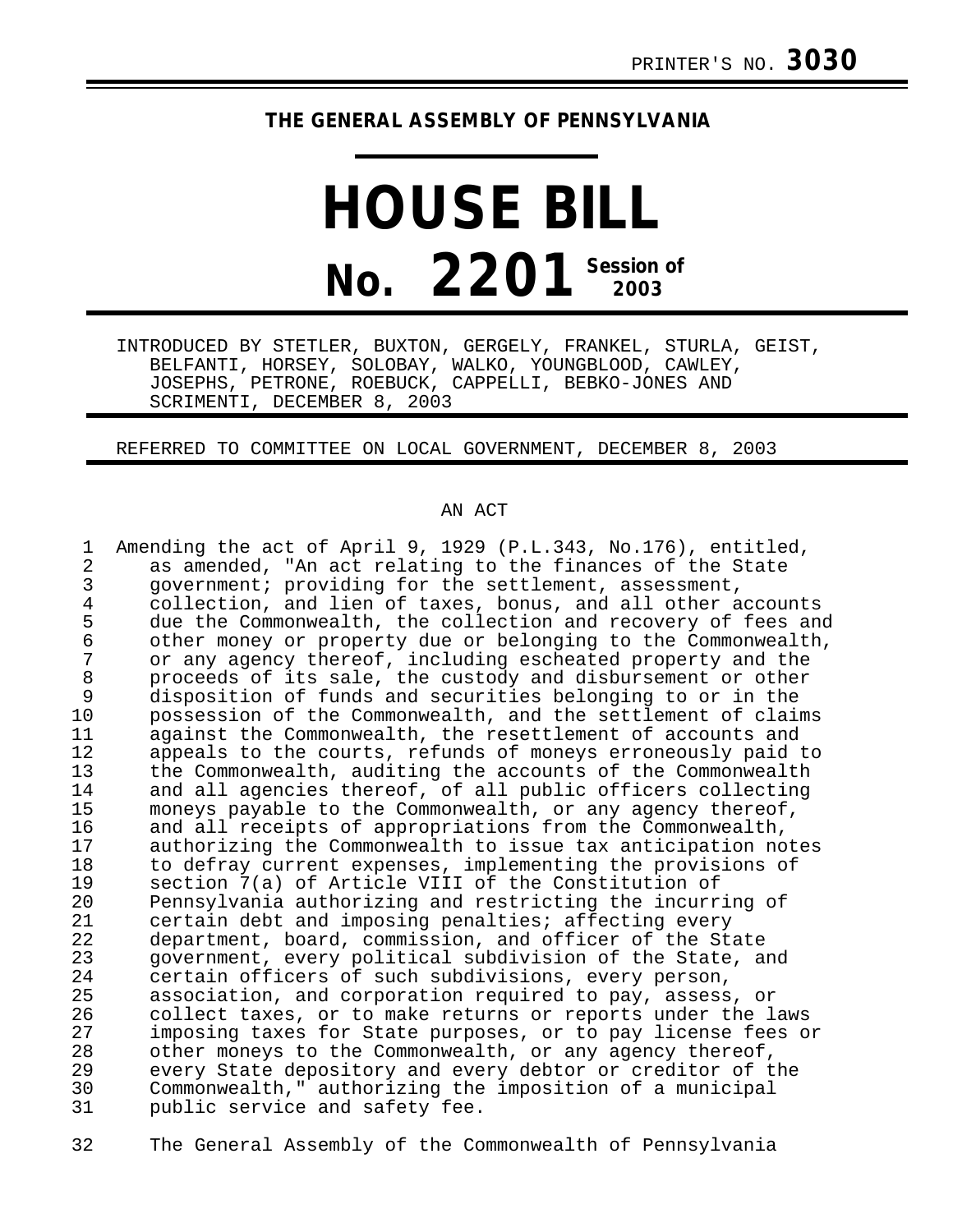| 1  | hereby enacts as follows:                                        |
|----|------------------------------------------------------------------|
| 2  | Section 1. The act of April 9, 1929 (P.L.343, No.176), known     |
| 3  | as The Fiscal Code, is amended by adding an article to read:     |
| 4  | ARTICLE XVI-E                                                    |
| 5  | MUNICIPAL PUBLIC SERVICE AND SAFETY FEE                          |
| 6  | Section 1601-E. Scope.                                           |
| 7  | This article deals with municipal public service and safety      |
| 8  | fees.                                                            |
| 9  | Section 1602-E. Definitions.                                     |
| 10 | The following words and phrases when used in this article        |
| 11 | shall have the meanings given to them in this section unless the |
| 12 | context clearly indicates otherwise:                             |
| 13 | "Fee." A municipal public service and safety fee imposed         |
| 14 | pursuant to section 1603-E to support public service and safety  |
| 15 | including the maintenance of streets, street lighting, police,   |
| 16 | fire and emergency management services.                          |
| 17 | "Political subdivision." Any city, borough, incorporated         |
| 18 | town, township or home rule municipality except a city of the    |
| 19 | first class.                                                     |
| 20 | Section 1603-E. Municipal public service and safety fee.         |
| 21 | Imposition.--Notwithstanding any other law, the<br>(a)           |
| 22 | governing body of a political subdivision may impose by          |
| 23 | ordinance a fee pursuant to this section on all persons who work |
| 24 | within the political subdivision.                                |
| 25 | Amount.--Any fee imposed under subsection (a) shall be:<br>(b)   |
| 26 | Fifty-two dollars per person per calendar year.<br>(1)           |
| 27 | Collected in two equal installments of \$26.<br>(2)              |
| 28 | (c) Situs.--The following shall apply to situs of fee:           |
| 29 | The following shall apply to place of employment:<br>(1)         |
| 30 | The situs of the fee imposed under subsection<br>(i)             |

20030H2201B3030 - 2 -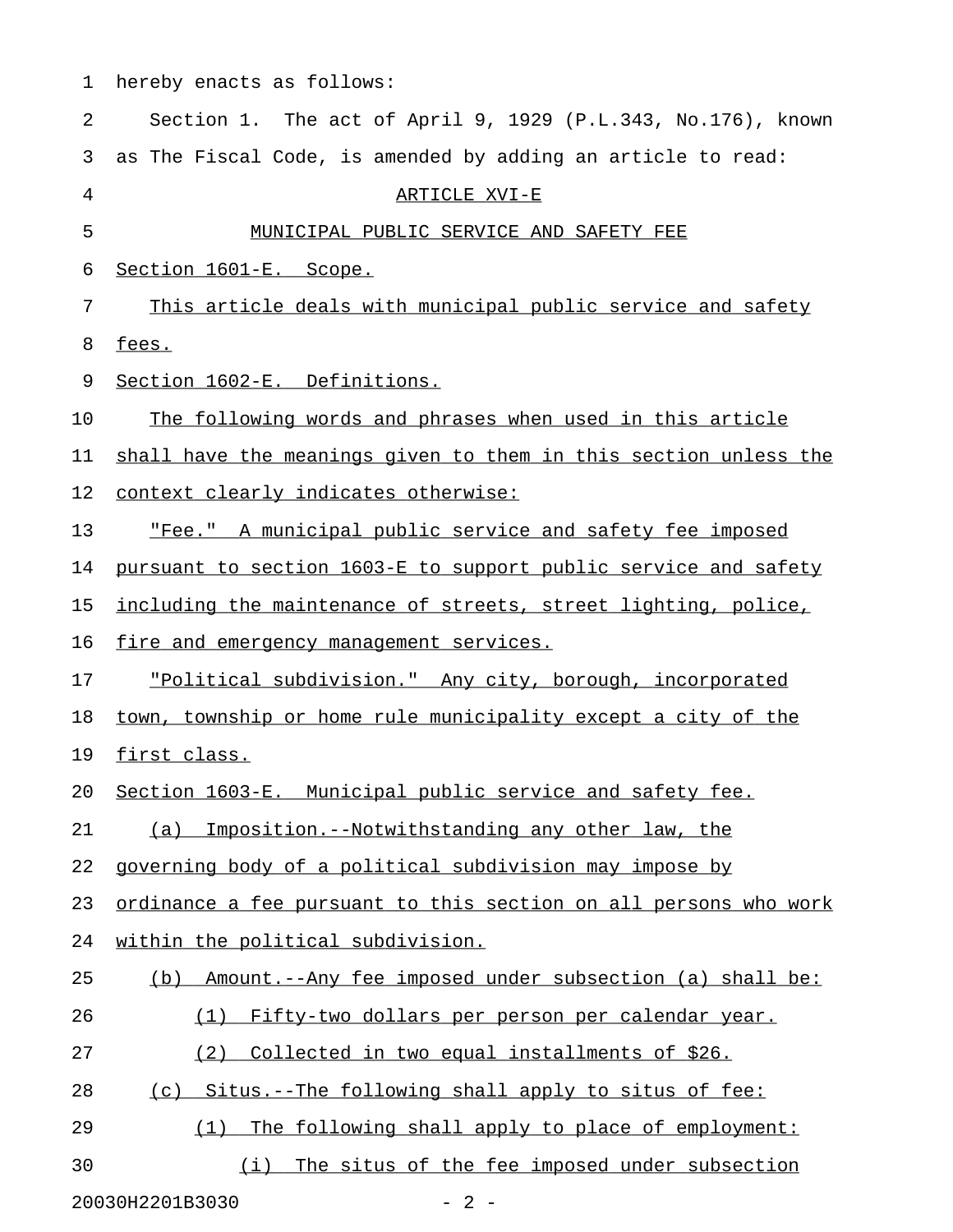| $\mathbf 1$ | (a) shall be the place of employment except as provided      |
|-------------|--------------------------------------------------------------|
| 2           | <u>in subparagraph (ii).</u>                                 |
| 3           | (ii) If a person is engaged in more than one                 |
| 4           | occupation or an occupation which requires his working in    |
| 5           | more than one political subdivision during the calendar      |
| 6           | year, the priority of claim to collect the fee imposed       |
| 7           | under subsection (a) shall be in the following order:        |
| 8           | (A) First, the political subdivision in which a              |
| 9           | person maintains his principal office or is                  |
| 10          | principally employed.                                        |
| 11          | (B) Second, the political subdivision in which               |
| 12          | the person resides and works, if the fee imposed             |
| 13          | under subsection (a) is levied by that political             |
| 14          | subdivision.                                                 |
| 15          | (C) Third, the political subdivision in which a              |
| 16          | person is employed and which imposes the fee imposed         |
| 17          | under subsection (a) nearest in miles to the person's        |
| 18          | home.                                                        |
| 19          | The place of employment shall be determined as<br>(iii)      |
| 20          | of the day the taxpayer first becomes subject to the fee     |
| 21          | imposed under subsection (a) during the calendar year.       |
| 22          | (2) No person shall pay the fee or an occupational tax       |
| 23          | more than once in any calendar year irrespective of the      |
| 24          | number of political subdivisions within which the person may |
| 25          | be employed within any given calendar year.                  |
| 26          | In case of dispute, a fee or tax receipt for that<br>(3)     |
| 27          | calendar year declaring that the person has made prior       |
| 28          | payment constitutes prima facie certification of payment to  |
| 29          | all other political subdivisions.                            |
| 30          | (d) Restrictions. -- A political subdivision that imposes a  |
|             | 20030H2201B3030<br>$-3 -$                                    |